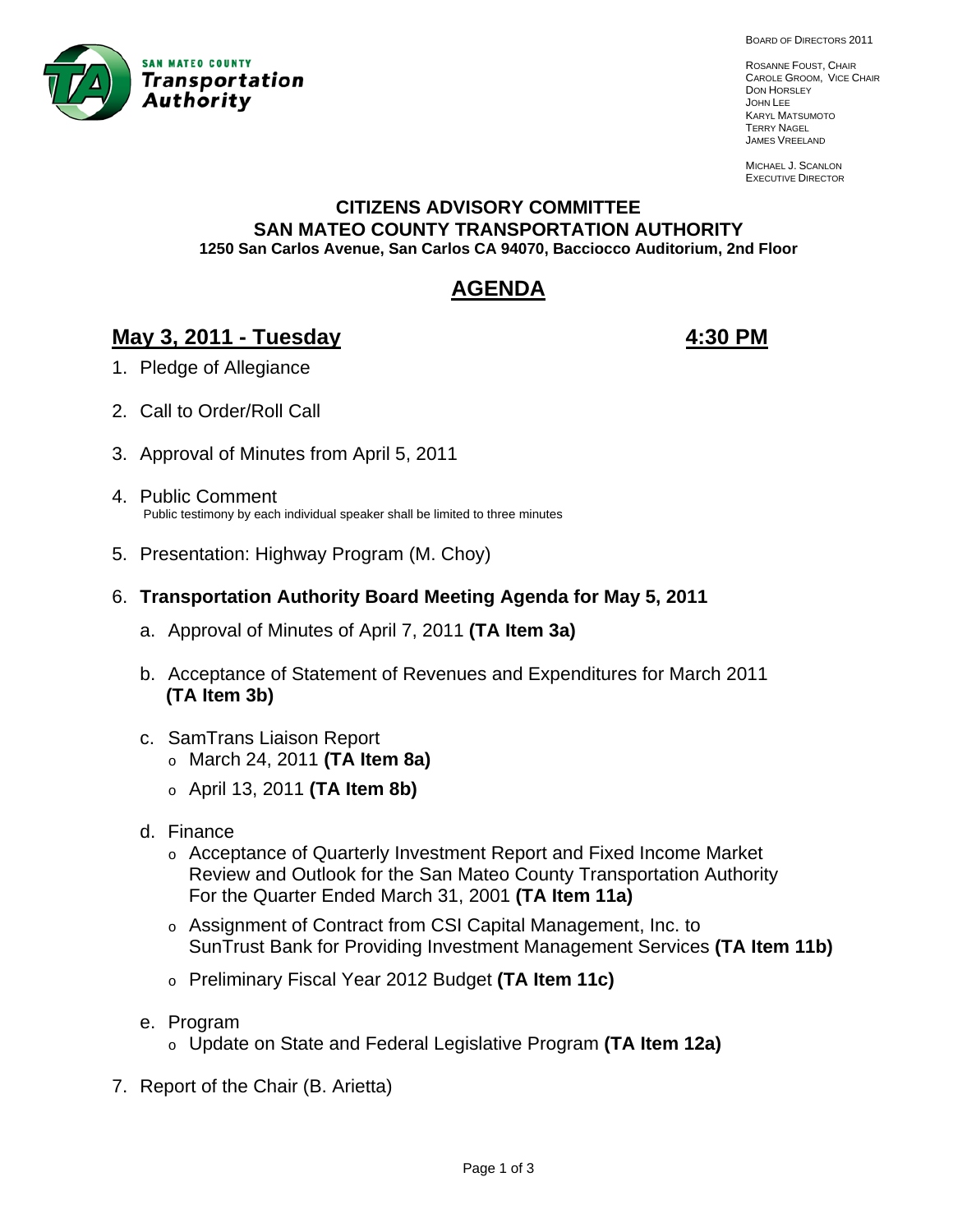- 8. Report from Staff (J. Hurley)
- 9. Member Comments/Requests
- 10. Date, Time and Place of Next Meeting: Tuesday, May 31, 2011 at 4:30 p.m., San Mateo County Transit District Administrative Building, Bacciocco Auditorium, 2<sup>nd</sup> Floor, 1250 San Carlos Avenue, San Carlos, CA 94070
- 11. Adjournment

#### *All items on this agenda are subject to action*

CAC MEMBERS: Barbara Arietta (Chair) · Jim Bigelow · Pat Dixon · John Fox · Rich Hedges · Randall Hees · Elizabeth Lasensky · Austin Mader-Clark · Doris Maez · Daniel Mensing · Larry Shaine · April Vargas (Vice Chair) · James Whittemore · Paul Young · George Zimmerman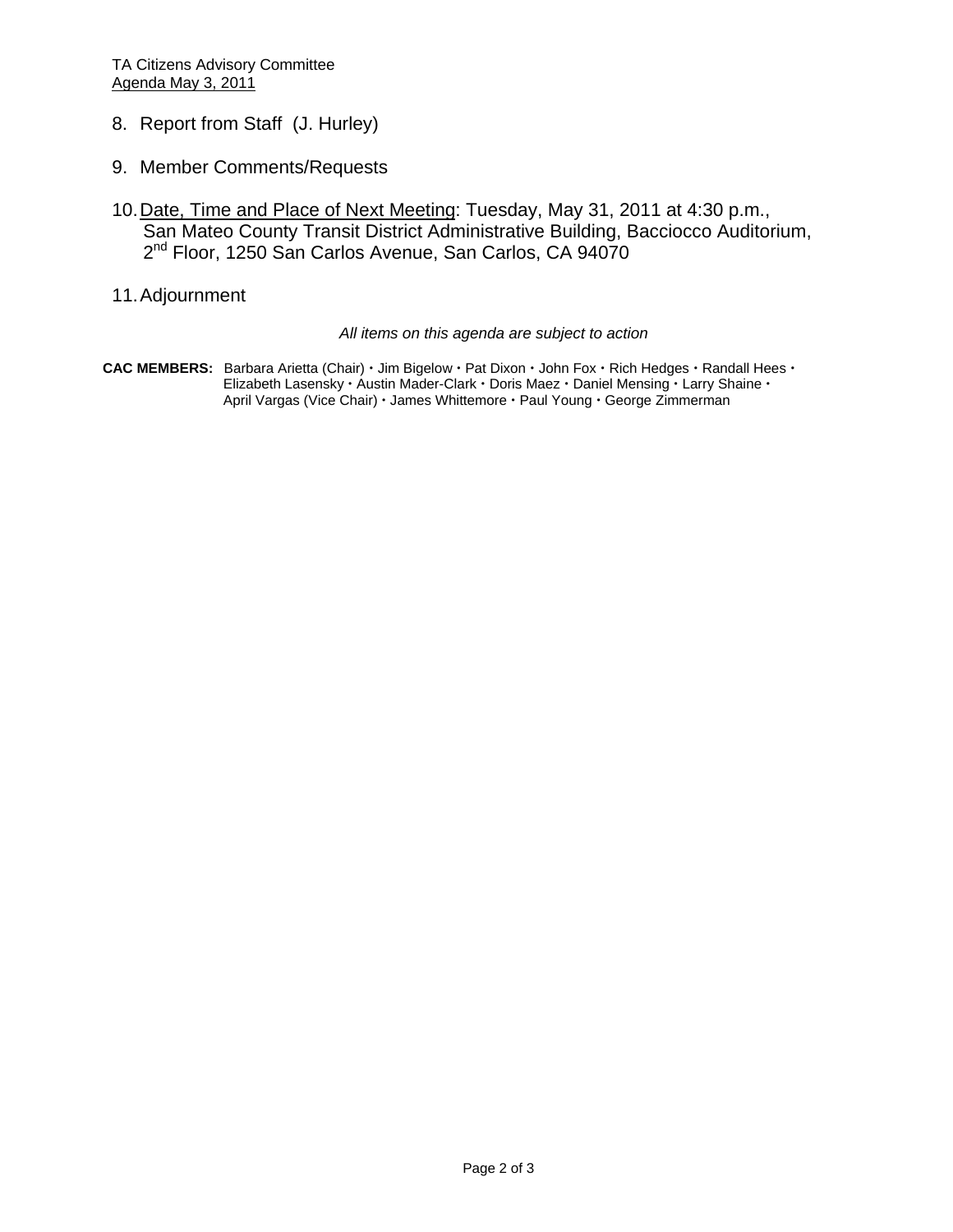# *INFORMATION TO THE PUBLIC*

If you have questions on the agenda, please contact the Assistant District Secretary at 650-508-6223. Assisted listening devices are available upon request. Agendas are available on the Transportation Authority Website at [www.smcta.com.](http://www.smcta.com/)

#### *Date and Time of Boards and Advisory Committee Meetings*

San Mateo County Transportation Authority (TA) Committees and Board: First Thursday of the month, 5 p.m. Transportation Authority Citizens Advisory Committee (CAC): Tuesday preceding first Thursday of the month, 4:30 p.m. Date, time and location of meetings may be changed as needed.

#### *Location of Meeting*

The San Mateo County Transit District Administrative Office is located at 1250 San Carlos Ave., San Carlos, which is one block west of the San Carlos Caltrain Station on El Camino Real, accessible by SamTrans bus Routes: 260, 295, 390, 391, KX.

#### *Public Comment*

If you wish to address the Citizens Advisory Committee, please fill out a speaker's card located on the agenda table. If you have anything that you wish distributed to the Citizens Advisory Committee and included for the official record, please hand it to the Assistant Authority Secretary, who will distribute the information to the Committee members and staff.

Members of the public may address the Citizens Advisory Committee on non-agendized items under the Public Comment item on the agenda. Public testimony by each individual speaker shall be limited to three minutes and items raised that require a response will be deferred for staff reply.

#### *Accessibility for Individuals with Disabilities*

Upon request, the TA will provide for written agenda materials in appropriate alternative formats, or disability-related modification or accommodation, including auxiliary aids or services, to enable individuals with disabilities to participate in public meetings. Please send a written request, including your name, mailing address, phone number and brief description of the requested materials and a preferred alternative format or auxiliary aid or service at least two days before the meeting. Requests should be mailed to Rosemary Lake at San Mateo County Transportation Authority, 1250 San Carlos Avenue, San Carlos, CA 94070-1306; or email to [cacsecretary@smcta.com](mailto:cacsecretary@smcta.com); or by phone at 650-508- 6223, or TDD 650-508-6448.

#### *Availability of Public Records*

All public records relating to an open session item on this agenda, which are not exempt from disclosure pursuant to the California Public Records Act, that are distributed to a majority of the legislative body will be available for public inspection at 1250 San Carlos Avenue, San Carlos, CA 94070-1306, at the same time that the public records are distributed or made available to the legislative body.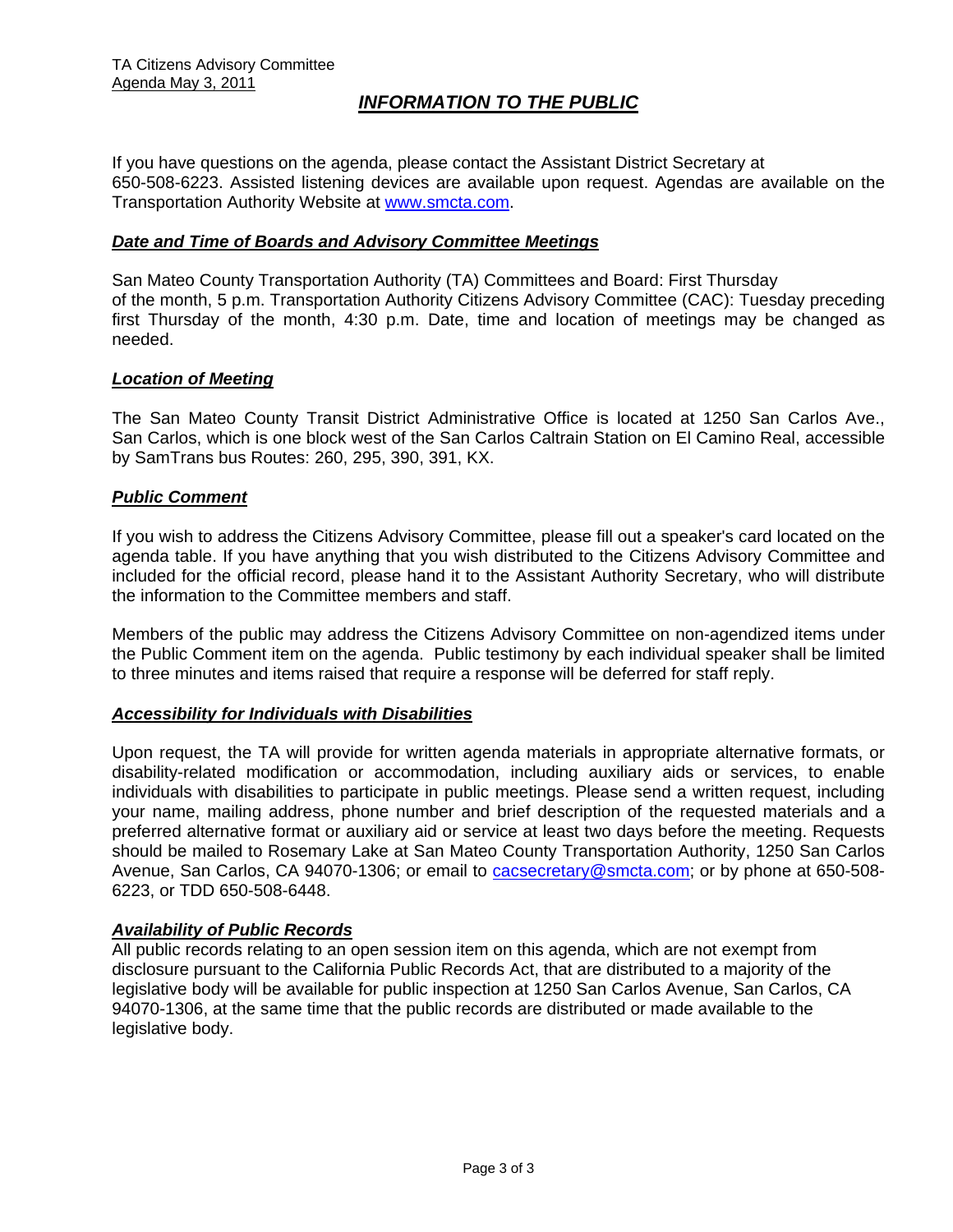# **CITIZENS ADVISORY COMMITTEE (CAC) SAN MATEO COUNTY TRANSPORTATION AUTHORITY (TA)**

1250 San Carlos Avenue, San Carlos CA 94070 Bacciocco Auditorium, 2<sup>nd</sup> Floor

# **MINUTES OF APRIL 5, 2011**

# **MEMBERS PRESENT:** B. Arietta (Chair), J. Bigelow, P. Dixon, J. Fox, R. Hedges, R. Hees, E. Lasensky, D. Mensing, L. Shaine, A. Vargas, J. Whittemore, G. Zimmerman

**MEMBERS ABSENT:** A. Mader-Clark, D. Maez, P. Young

**STAFF PRESENT:** R. Bolon, M. Choy, I. Hernandez, J. Hurley, R. Lake, L. Larano, S. Tioayo

Chair Barbara Arietta called the meeting to order at 4:33 p.m. Randy Hees led the Pledge of Allegiance.

## **APPROVAL OF MINUTES**

Larry Shaine said on page one under his comment, "Stations listed for possible closure are publicly owned," should read, "Stations listed for possible closure are public knowledge."

A motion (Zimmerman/Bigelow) to approve the minutes of March 1, 2011 was passed with this change. (Rich Hedges abstained.)

# **PUBLIC COMMENT**

Pat Giorni, Burlingame, reported:

- Caltrans approved the environmental document for the Broadway 101 Interchange Project.
- Forty-one applications for the bike and pedestrian call for projects were received for funding of about \$4 million.
- Supports the Crystal Springs South of Dam Project, which may open watershed land for public use.
- Does not support BART's request for \$140,000 for 44 bicycle lockers at four stations on the BART line.

# **TRANSPORTATION AUTHORITY BOARD MEETING AGENDA FOR APRIL 7, 2011**

# **PRESENTATION: RAIL GRADE SEPARATONS PROGRAM-SAN BRUNO (TA Item 10b)**

Director of TA Program Joe Hurley said the project is intended to grade separate the railway from local streets and pedestrians and improve safety and local traffic flow.

Project Manager Rafael Bolon provided details:

- Project goal: Improve safety by eliminating conflicts between trains and vehicular/pedestrian traffic at crossings between Highway 380 and San Felipe Avenue in San Bruno.
- The project involves raising the existing Caltrain tracks and partially lowering Angus, San Mateo and San Bruno avenues. Three pedestrian underpasses will be built at Sylvan and Euclid avenues and at the new station location.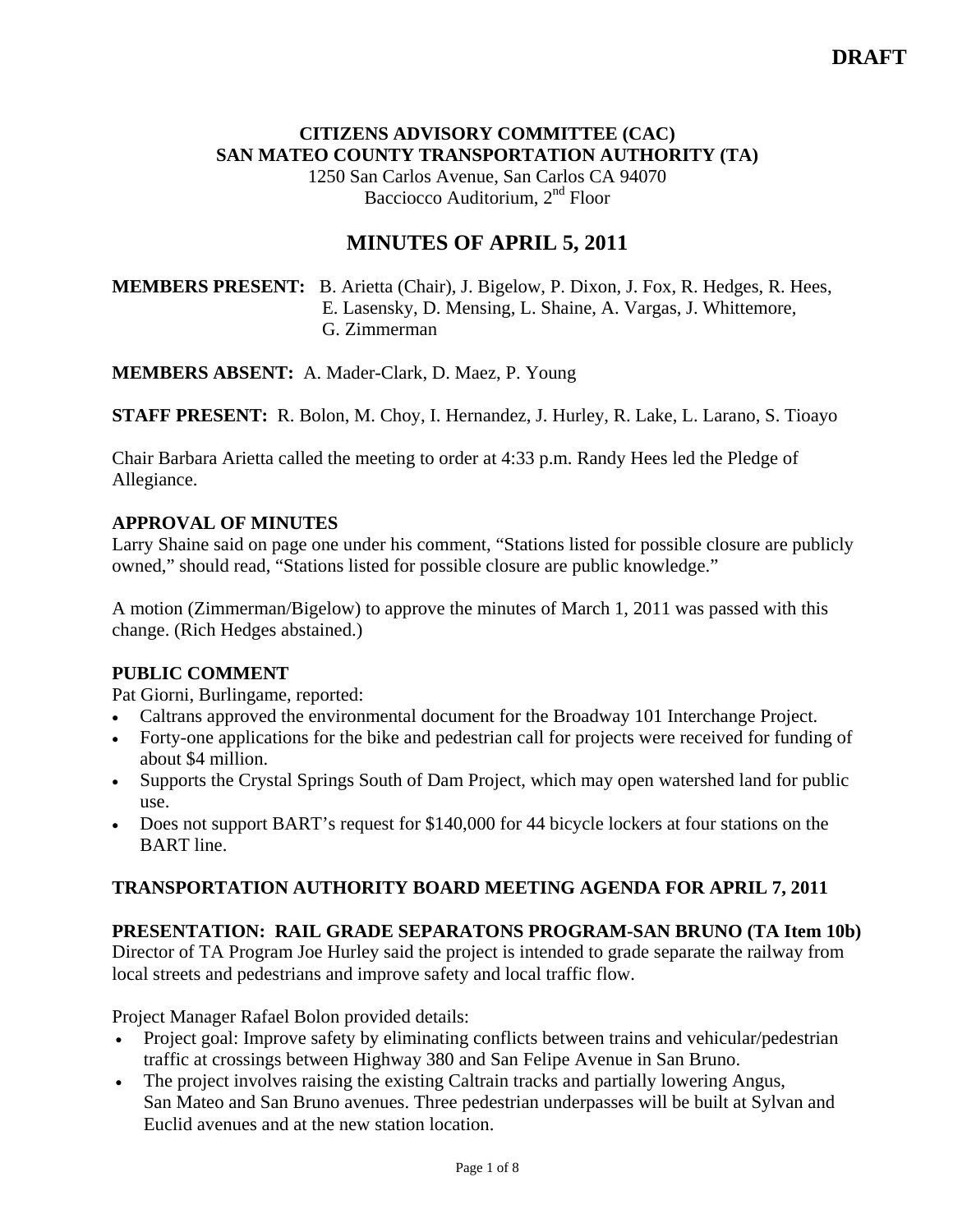- Box culvert construction was completed in October 2010 and grade separation construction is estimated for completion in summer 2012.
- Total estimated cost is \$147 million of which \$111.4 million is Measure A funding.
- Community outreach included community meetings, project kick-off events, weekly construction updates, weekly constituent contact reports to city staff and mailed and e-mailed construction notices in both English and Spanish.
- Project renderings included views of the finished elevated tracks from all directions and views of the platforms.

Mr. Shaine asked where the BART box was located. Mr. Bolon said BART runs partly under Huntington Avenue and under the tracks where the temporary station is being built.

Mr. Shaine asked about vertical clearance. Mr. Bolon said the project is constrained due to BART and at the lowest point, the clearance goes about four and one-half feet below existing grade. There is about four to five feet of cover at BART.

Mr. Shaine asked if there is parking on the east and west side. Mr. Bolon said all the parking is on the east side.

Mr. Shaine asked what walking distances are involved from the southbound platform of Caltrain to get on an elevator to the parking lot. Mr. Bolon said there is a ramp, an elevator and an underpass that can be accessed to get to the parking lot. The total distance would be about 100 feet depending on where the car is parked.

Mr. Shaine asked if there were American with Disability Act (ADA) standards on walking distance. Mr. Bolon said the entire project was reviewed for ADA compliance.

George Zimmerman asked how many grade separations will be completed when this project is completed in summer 2012. Mr. Bolon said there are three with this project for a total of 12 from inception of Measure A.

Elizabeth Lasensky asked about connection to BART. Mr. Hedges said the Tanforan Station is the closest and is a reasonable walk with better than current access.

John Fox asked about the last mile issue for people who arrive at the station by means other than a car, and asked about traffic management, bike and pedestrian access and parking. Mr. Bolon said there are areas setup for bikes at the station and at Posy Park, which has racks and bike lockers. Traffic has been projected to 2035. Project details included bike access and this was considered in the design of some underpasses that are much wider than the existing underpasses.

Pat Dixon asked how many handicapped parking spaces would be available near the five entry areas of the station. Mr. Bolon said he thought it was eight but would follow up.

Jim Whittemore said pedestrian access to the station is easy from El Camino Real.

Mr. Whittemore asked if the shoofly tracks could be used for High Speed Rail (HSR). Mr. Bolon said nothing was done in the project to preclude HSR. He said if there were to be four tracks in the future, they would be built out where the shoofly is located.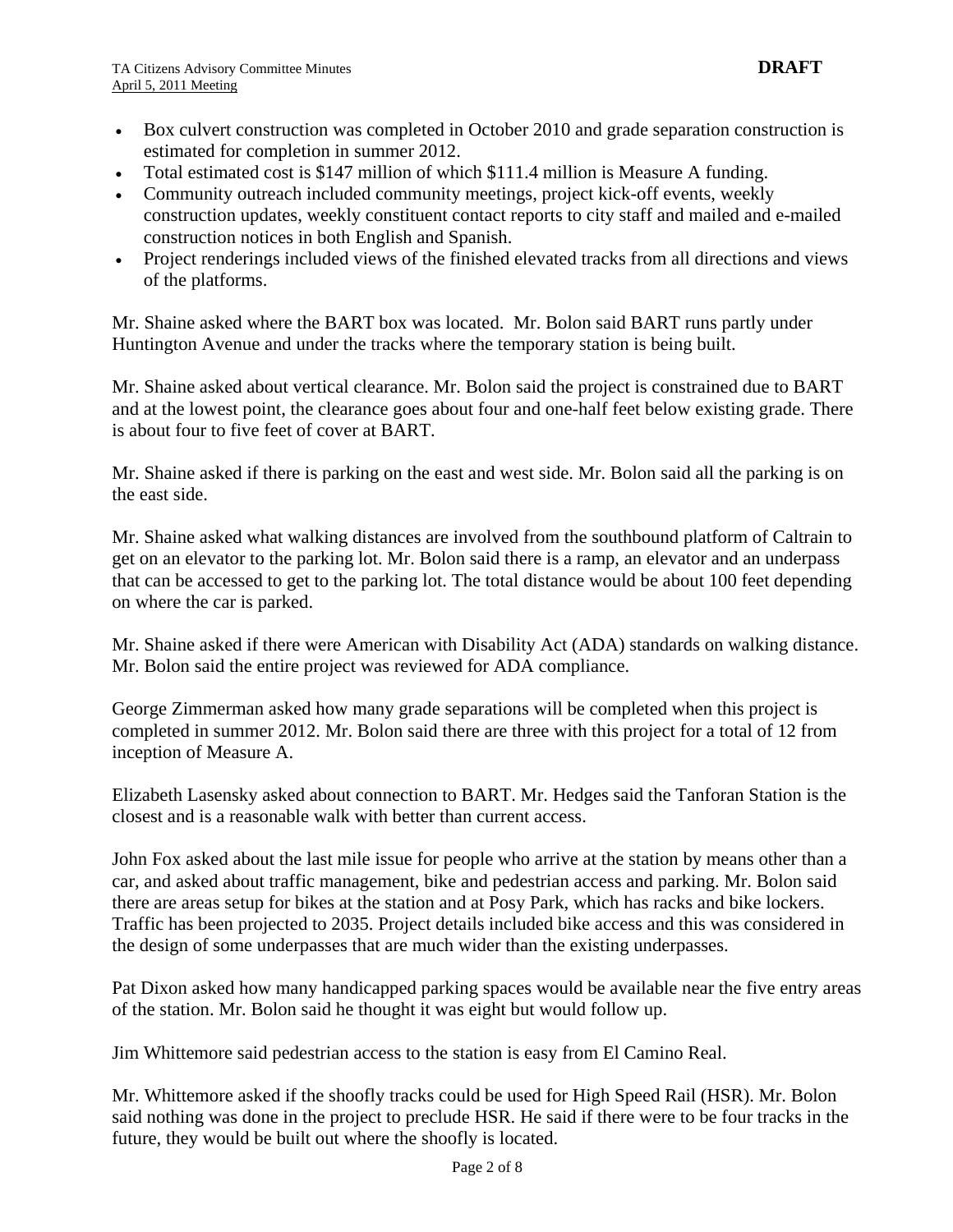Mr. Whittemore asked if anything is being done that precludes electrification of Caltrain if HSR isn't built. Mr. Bolon said everything in the project is grounded and likely locations for posts was determined, and as part of this contract the concrete portion will be built and buried for any future electrification project.

Mr. Hees asked if station stairways will have a gutter to allow bicycle use on the stairs. Mr. Bolon said he thought this was done on the underpasses and will follow up.

Mr. Hees asked about project cost projections in 1989 in the original Measure A for grade crossings. Mr. Hurley said the original Measure A didn't call out a specific price per grade separation. Priority was set by the Public Utilities Commission and support of the local jurisdictions.

Mr. Hedges asked about direct access from the station to SamTrans, excluding El Camino Real. Mr. Bolon said there is a drop off area on the west side of the station.

Mr. Shaine asked if there is an alternate elevator and underpass in case of elevator malfunction. Mr. Bolon said there are two elevators - one at each platform site. He said there are a total of three underpasses - one at the station, a second at the north end of the parking lot and a third provides community access to the grade separation.

Chair Arietta asked how costs went down from \$165 million to \$147 million. Mr. Bolon said the economy was much more competive when the project was bid and the bid amount was based on 2005 numbers.

Chair Arietta asked about the number of car parking spaces that will be at the temporary station and at the permanent station compared to current numbers. Mr. Bolon said the existing station has 171 spaces, the temporary station will have 110, and the final number of spaces is 200.

Chair Arietta asked if escalators will be available. Mr. Bolon replied no.

#### **ITEMS FOR REVIEW – APRIL 7, 2011 TA BOARD AGENDA Statement of Revenues and Expenditures for February 2011 – TA item 3b**

Mr. Zimmerman asked if lower interest rates and revenue reflect economic conditions. Mr. Hurley said sales tax revenue is flat and interest income is reduced due to a lower rate of return on investments.

Mr. Hedges said sales tax revenue is down 1.2 percent. He said he thought the Assembly and Senate passed a measure to tax Internet sales. Ms. Lasensky said she didn't think this passed.

# **SamTrans Liaison Report – March 9, 2011 – TA Item 7**

Mr. Hedges asked for comment on news articles about SamTrans taking bankruptcy.

Chair Arietta said she read there was criticism that the Strategic Planning Committee was not subject to the Brown Act. She said public opinion wants this and other committees subject to the Brown Act for more transparency.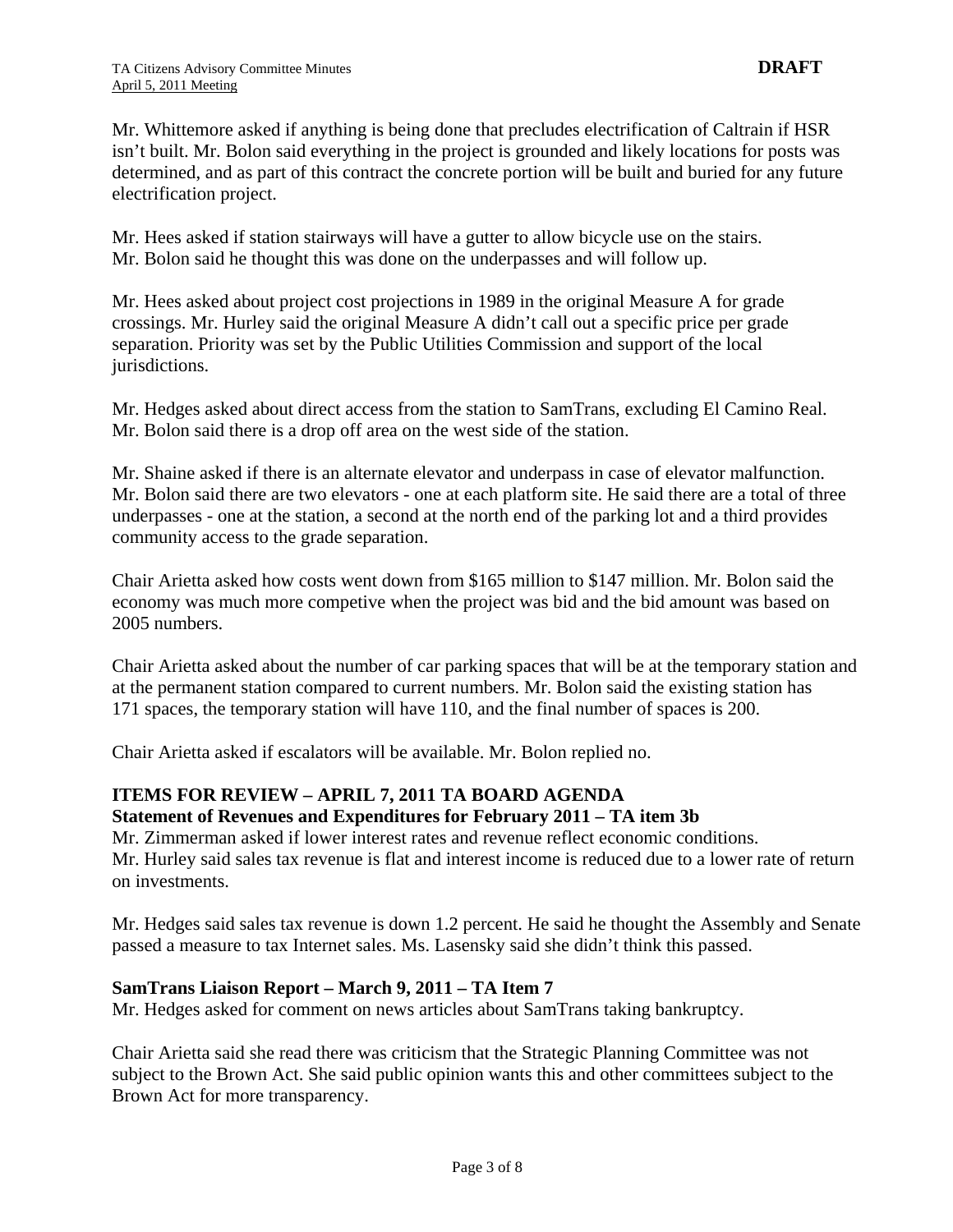Pat Dixon said SamTrans' financial issues will be discussed at the April 7 Joint Powers Board (JPB) meeting.

Mr. Bigelow said news comments about SamTrans' bankruptcy are a terrible message. He said there is a baseline of income that comes to SamTrans, which is the same that comes to the TA and the TA is not going bankrupt. He said Caltrain is a robust system. The Metropolitan Transportation Commission (MTC) took an exception to the drastic proposals to cut service levels and said there will uplifting news presented at the April 7 JPB meeting.

Mr. Zimmerman asked if the public relations segment of SamTrans' staff or MTC make corrections to clarify the misstatements in the news. Mr. Hurley said it is an ongoing effort but newspapers can report what they choose.

Mr. Hedges said the San Mateo City Council passed a resolution requesting Caltrain to hold off on closing the Hayward station until they hear from the MTC. This may happen because MTC's vision is one of a regional system anchored by Caltrain with BART coming into San Jose Diridon Station, which could link with HSR and would link all regional airports by rail. Taking Caltrain out of the picture would be a deadly blow.

## Public Comment

Pat Giorni, Burlingame, said when SamTrans said they couldn't contribute \$15 million to Caltrain last year or \$4 million this year, San Francisco and Santa Clara counties said the same. San Francisco and Santa Clara counties have never paid back their \$43 million investment portfolio loan from SamTrans when the Caltrain right of way was purchased. The two counties have leveraged that \$43 million into their transit systems. If that \$43 million had remained in the portfolio SamTrans, would not be looking at losing the bus system; San Francisco and Santa Clara counties have bankrupted SamTrans.

Chair Arietta said General Manager/CEO Michael Scanlon said SamTrans is in such bad shape it would go off a cliff in about two years.

# **Program: Measure A Program Status Report (TA Item 10a)**

Manager, Programming and Monitoring Melanie Choy said staff has developed the report to be presented on a semi-annual basis. The information is at program level, which is summarized to provide general status of each program contained in both the original and new Measure. Summaries of funding collected to-date are included as well as funding commitments made to-date. The intent is as funding proposals or allocations come before the TA Board and the CAC, the report will provide context to make decisions.

Ms. Choy provided details of the program report:

- Most programs in the original Measure A are completed except the Caltrain, Dumbarton and Highway programs. Funds in the bike/pedestrian category are going to be rolled over into the current call for projects.
- Implementation of new Measure A projects is guided through the 2008 Strategic Plan. An Implementation Plan was adopted in 2009, which gives direction on which programs will have calls for projects or are plan-based.
- The TA and the City/County Association of Governments (C/CAG) are doing a joint bike/pedestrian call for projects. Forty-one applications have been received from 18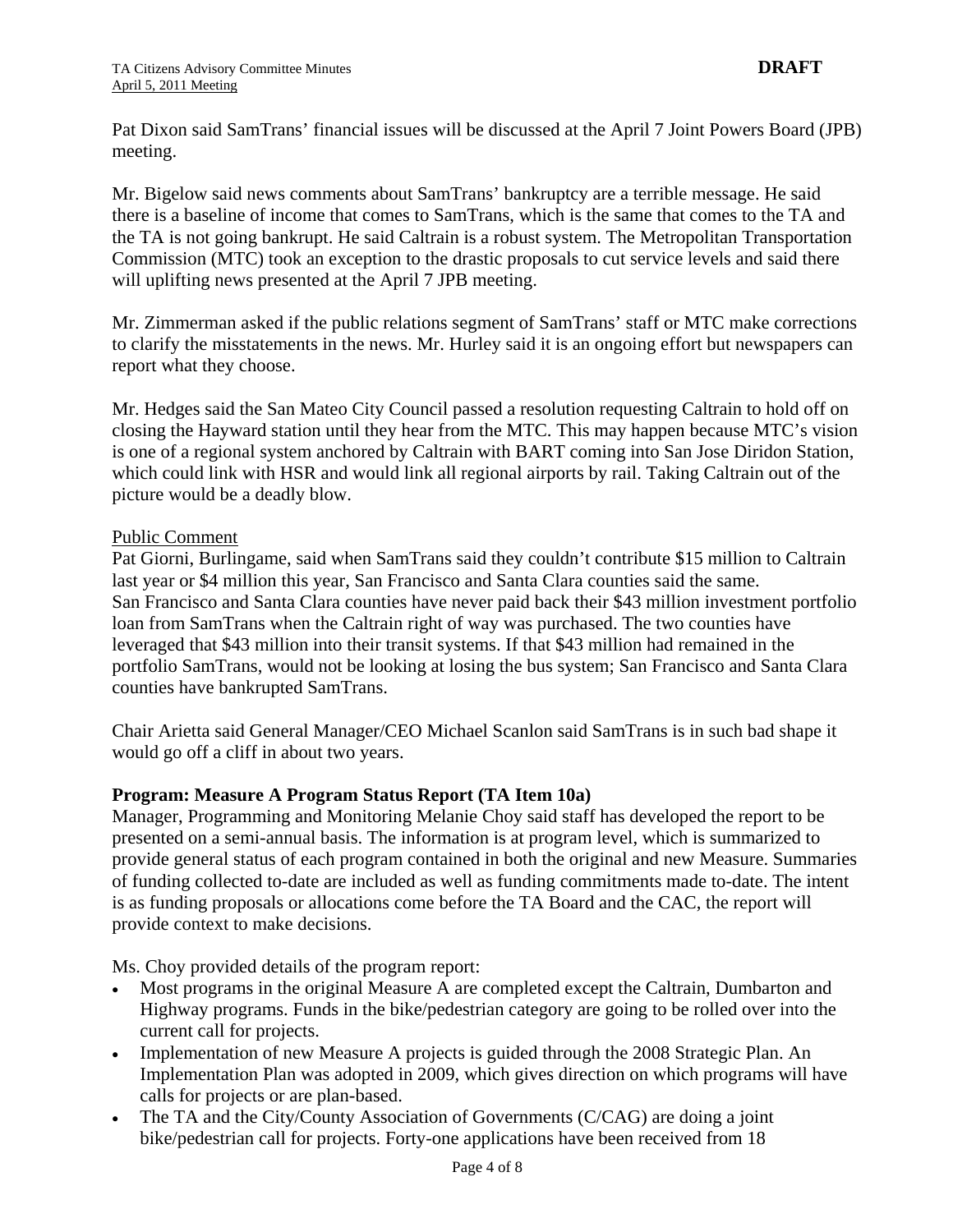jurisdictions totaling about \$11 million in requests. Available funding includes \$3 million in Measure A funds and \$1 million in Transportation Development Act (TDA) funds for two years. Project types ranged from bike/pedestrian signage to environmental phase work for major overcrossings over Highway 101. Selection panels from C/CAG and the TA are reviewing applications. The TA is independently reviewing applications and making independent decisions on its fund sources and C/CAG's Bicycle Pedestrian Advisory Committee (BPAC) will be on the selection panel for the TDA funds. The goal is to return to the CAC in June with a recommended list of projects and to the TA Board in July with feedback from the CAC.

Mr. Shaine asked about the term used for priorities in the Highway Program and if the Highway 101/Woodside Road Interchange is in the top priority list. Ms. Choy said the term is Key Congested Corridor (KCC), which includes five KCCs. Highway 101 south improvements is one of the five corridors, which includes the Highway 101/Woodside Road Interchange. She does not believe the Woodside Road Interchange is a priority project.

Mr. Shaine asked if priorities could change and the Woodside Road interchange could be included in the Highway 101/Woodside Road Project. Ms. Choy said they could not under the KCC because there are set projects and funding for the five corridors. Legal Counsel would have to review the question of unused funding for another project. She said there is a Supplemental category, which is open to any project submittals including interchanges, freeways and major arterials.

Mr. Whittemore asked if the applications will be publicly released so bicycle advocates can see them before the June CAC meeting.

Mr. Fox asked if the applications are available in any form for review now. Ms. Choy said there are summaries of project submittals that have not been made public. She said each applicant presented their project to BPAC. Ms. Choy said she would follow up on what can be made available to the CAC.

Mr. Bigelow said the cost for all grade separations that have not been completed compared to what the revenue will be over the 25-year period of the Measure is like seed money. The TA relies on emerging programs from other agencies and private resources to leverage to the maximum and this is why it is important that any local agencies that want to move ahead do preliminary studies and environmental document so they can get money.

#### Public Comment

Pat Giorni, Burlingame, said she has audio discs of the presentations made for the bike/pedestrian call for projects if anyone is interested. C/CAG staff member John Hoang can provide additional details on the project.

#### **Update on State and Federal Legislative Program – TA Item 10c**

Government Affairs Manager Seamus Murphy could not attend the meeting but will follow up on any questions or concerns from the CAC.

#### **REPORT OF THE CHAIR – BARBARA ARIETTA**

• Attended the March 3 JPB public hearing on proposals to close Caltrain's budget gap. Suggestions to close the budget gap included redirection of money set aside for electrification,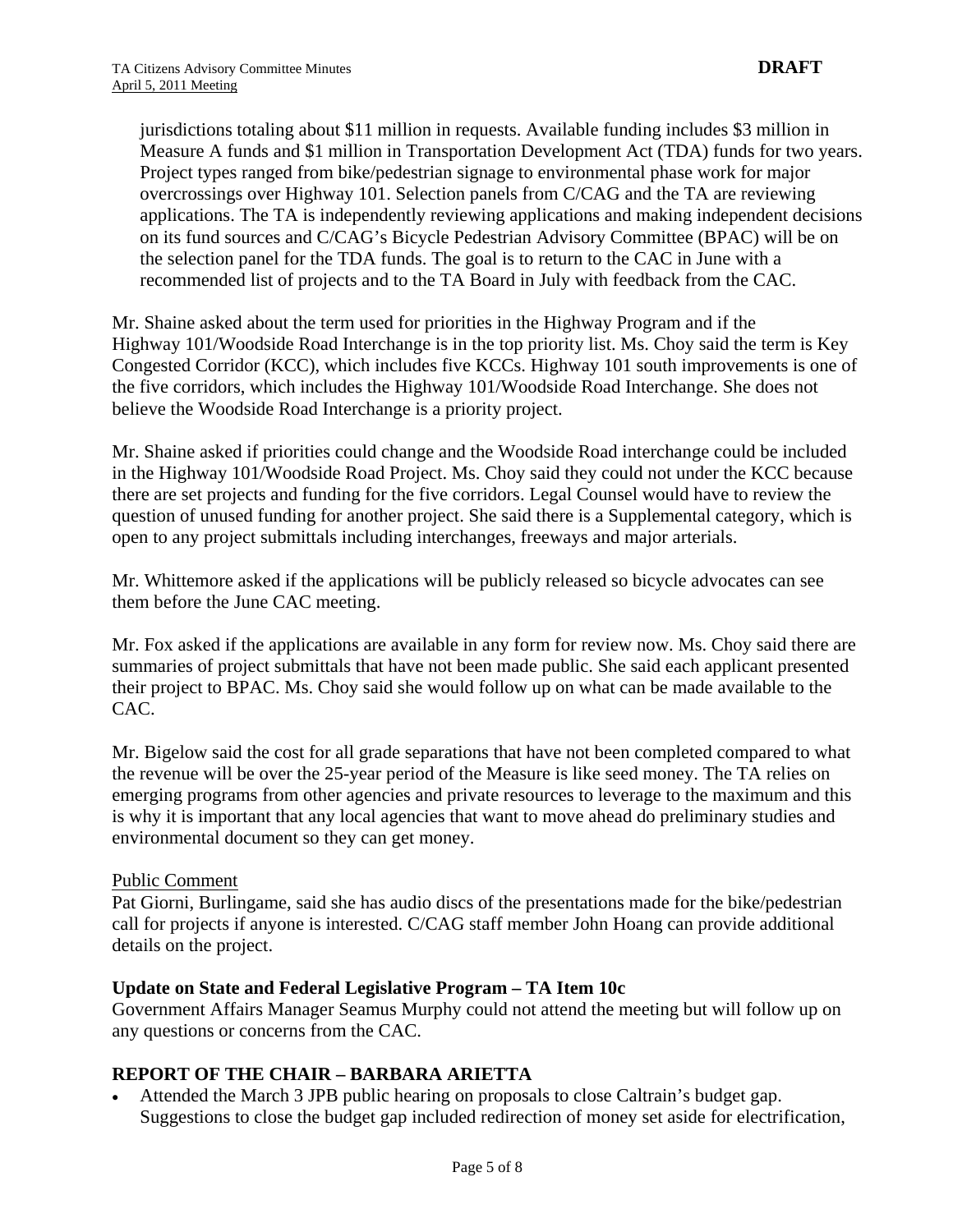reallocation of Regional Measure 2 money from Dumbarton Rail, and updating the basis for member agency contributions. Proposals will be discussed at the April 7 JPB meeting.

- Attended a recent presentation on HSR and heard the Obama administration has announced a plan to dedicate \$53 billion more to HSR over the next six years. Construction of the initial segment will begin late next year in the Central Valley.
- Forwarded TA CAC recruitment information to Pacifica newspapers.
- A Silicon Valley Bike Advocacy Summit will be held on April 6 at 1 p.m. at the San Mateo Public Library.
- AB 147 and SB 582 support expanding funding for sustainable transportation and rewarding commuters who use public transportation.
- The San Mateo County Planning Forum will be held on April 27 at the San Mateo Public Library.
- Will be attending the Sacramento State Convention on April 29-May 1.

Mr. Zimmerman asked if any speakers at the JPB public hearing addressed how important Caltrain is to San Francisco and Santa Clara counties, which have the highest and second highest Caltrain ridership. Chair Arietta replied yes.

Mr. Whittemore referenced a public comment made at the March CAC meeting about bike paths not being included in the county's new bicycle/pedestrian plan from Middlefield Road through North Fair Oaks. He asked about utility work by Pacific Gas & Electric in that area. Ms. Dixon will provide him with additional details.

## **REPORT FROM STAFF – JOE HURLEY**

- Introduced TA secretary Irma Hernandez who filled in for Assistant District Secretary Rosemary Lake who left to manage a JPB CAC meeting set during the same time as the this meeting.
- Provided his contact information to the public speaker at the March meeting who was concerned about the lack of bicycle paths. He said Mr. Whittemore followed up with the public member on his areas of concern.
- Caltrans has approved the environmental document on the Highway 101/Broadway Interchange Project. The TA is going after \$4.8 million for design support for the project. Funding may not be available so the TA has set up a Letter of No Prejudice, which gives the TA the authority to go ahead with the project and spend its own money, which would be reimbursed when funding is available.
- Will attend the quarterly Self-Help County Coalition meeting on April 12 in Sacramento.
- Confirmed that in reference to the San Bruno Grade Separation presentation, there are seven ADA parking spaces at the new San Bruno station and the stairs and ramps are equipped with a bike gutter.

Mr. Shaine asked how high gas prices affect TA sales tax revenue. Mr. Hurley said current gas prices are not a significant factor in current TA sales tax revenues and will follow up on sales tax associated with gas.

Mr. Hees said there is additional sales tax revenue associated with an increase in gas prices but consumers also tend to buy fewer gallons of gas.

Mr. Hedges said the TA used to receive spillover funds from gas sales tax but the State started to borrow these funds. A proposition was passed to stop this but the State eliminated the law and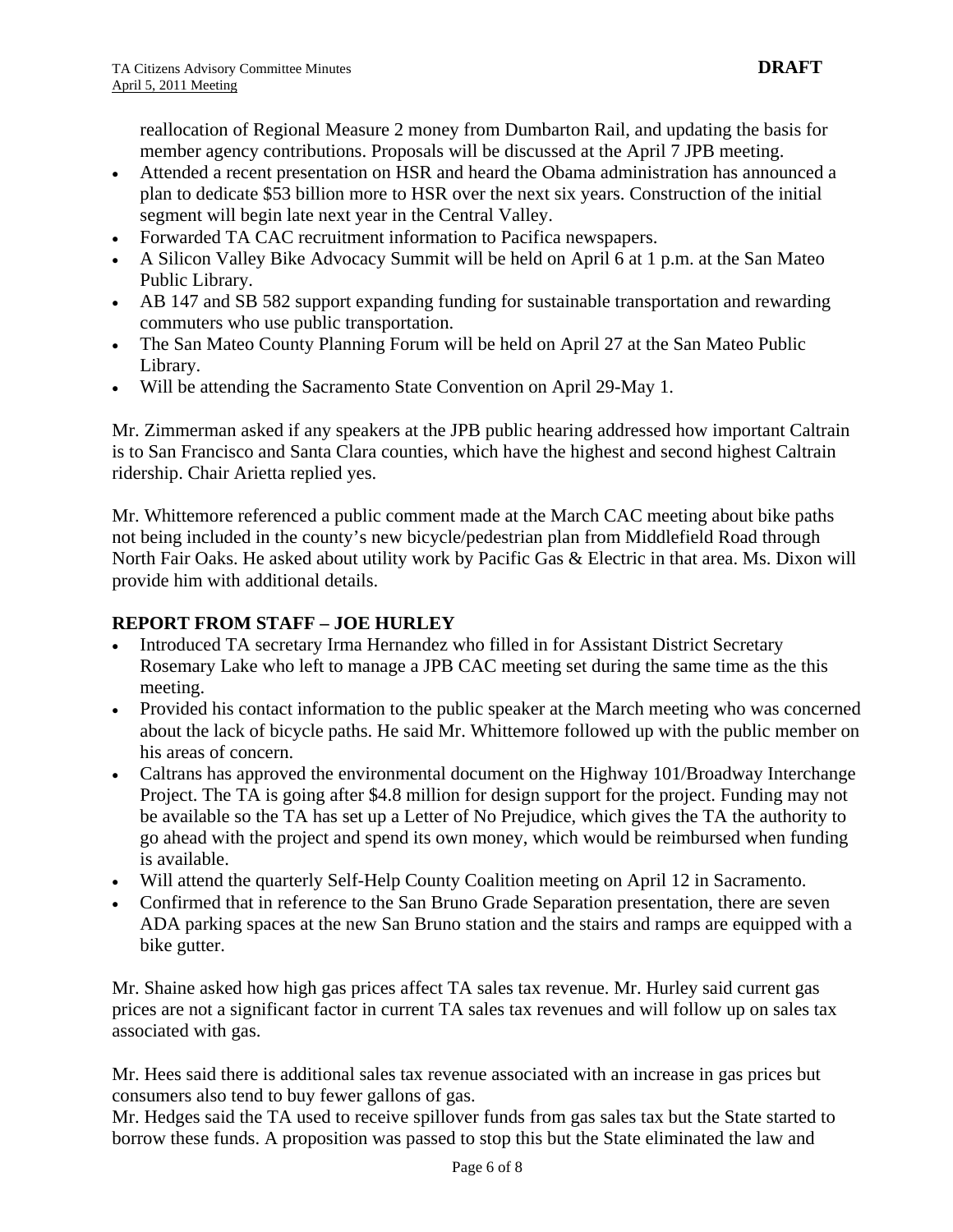changed a portion of it from sales tax to an excise tax. So for a portion of it, we no longer get the increasing spread when the price of gas goes up and it is now changed to per gallon.

#### **COMMITTEE COMMENTS**

Mr. Whittemore requested a future topic on the disaster recovery process in light of the catastrophe in Japan. Mr. Hurley asked how that linked to the role of the TA. He suggested Mr. Whittemore contact the San Mateo County's Sheriff's Department Office of Emergency Services.

Mr. Whittemore said he was concerned about the security of the District's internal records including payroll, food and water, etc. He said he could discuss this offline.

Mr. Hees said there are numerous questions to ask as each project is discussed. He said he recently had minimal problems using the Metro card in Washington, D.C. but the Clipper card doesn't work very well. He said he couldn't add money to the Clipper card at the Millbrae BART station.

Mr. Fox suggested various data should be collected in a more formal way about transit modalities rather than in anecdotal ways in order to end up with a written summary each month including what works, what doesn't work, who rode what kinds of transit and positive comments to improve our collective consciousness to be able to use it in a more formal way to identify specific trends, problems with ridership and connectivity, suggestions for improvement and acknowledgement of things that are working well.

Mr. Hees said issues with walking should also be included.

Mr. Hurley said the TA is tasked with the administration of the one-half-cent sales tax to fund transportation projects and programs and within the Expenditure Plan there are certain things that are qualified and not qualified and discussion needs to be about TA-related items and focused on things that the CAC has the ability to influence.

April Vargas said the Traffic and Trails 2 project will begin on the mid-coast through a grant from Caltrans to start looking at safe crossings across Highway 1, looking at a parallel multimodal trail and, perhaps, reducing the speed limit through Montara, Moss Beach and El Granada to 45 miles per hour or below. This would allow better bike trails and landscaping, which tends to create more safety and a better pedestrian experience. Other issues include varying road width and blind intersections. There has been discussion about pedestrian access to the abandoned alignment for the Devil's Slide Tunnel project.

Mr. Bigelow said SamTrans is not paying any money for Caltrain. The TA is allowed to pay Caltrain up to \$4.8 million out of the new Measure A. The TA will be back filling the SamTrans' responsibility and people do not understand this.

Ms. Dixon said this would be her last CAC meeting because she is moving to the Sacramento area and was delighted to know that Mr. Hees, Mr. Zimmerman and Mr. Bigelow will remain on the CAC because they were with the CAC 13 years ago when she joined.

Members conveyed their sadness that Ms. Dixon was leaving and wished her the best. Mr. Shaine requested an update on the South San Francisco Ferry project and plans for the Redwood City Ferry Project.